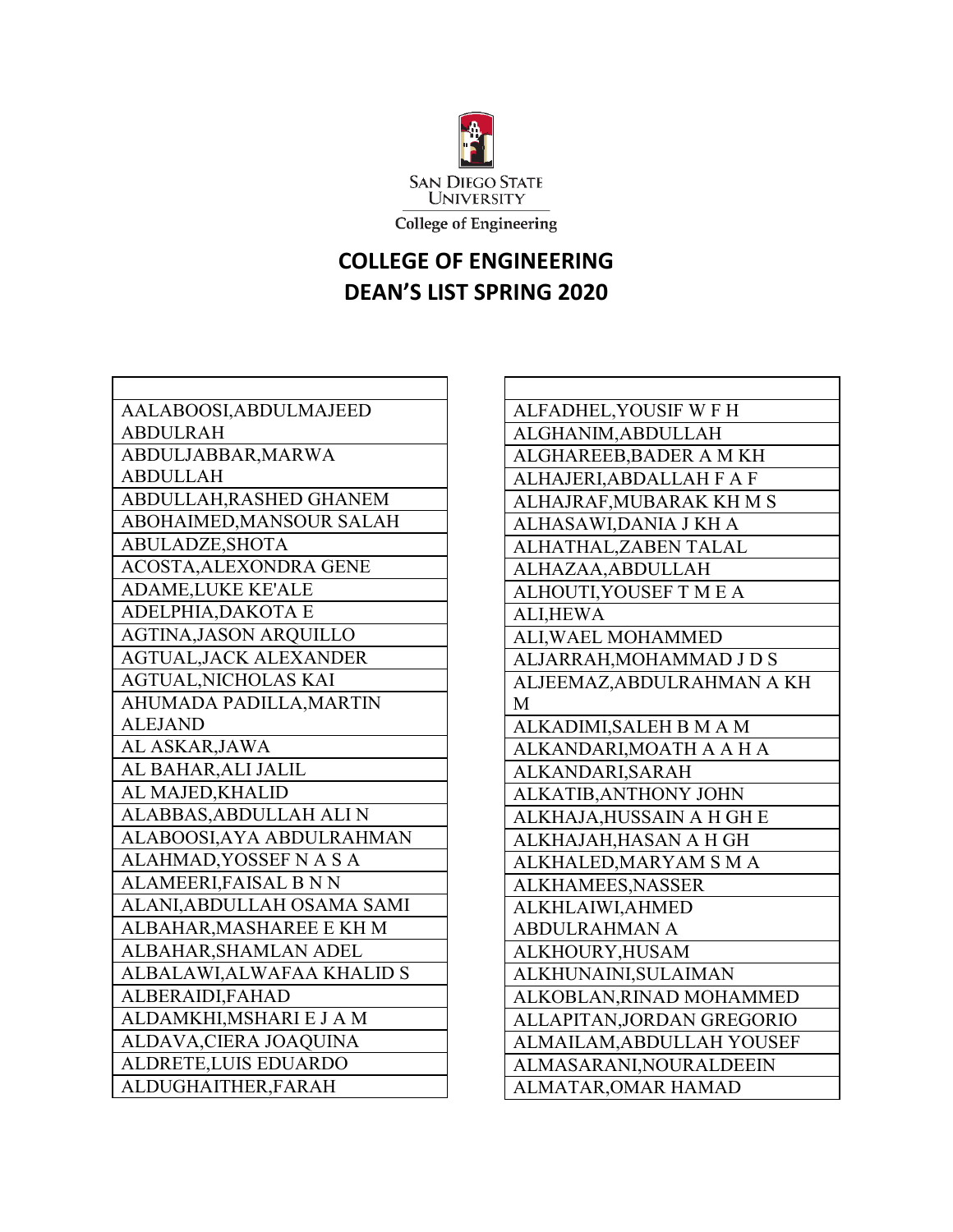| ALMERSHED, EBRAHIM M S        | A              |
|-------------------------------|----------------|
| ALMESRI, YOUSIFF A E B H      | A              |
| ALMETHEN, ABDULLAH M A A A    | A              |
| ALMISFER, BADER A KH A        | A              |
| ALMOUSA, ABDULMOHSEN          | A              |
| <b>ALMULAIFI,BIBI</b>         | A              |
| ALMULLA, ANWAAR A A M A A A A | $\mathsf{A}$   |
| <b>ALMUTAIRI, SAUD E M N</b>  | $\overline{A}$ |
| ALNAJJAR, YOUSEF HUSAM        | A              |
| ALNASER, BADER N A H          | A              |
| <b>ALOBAID, NOUR WFJ</b>      | A              |
| ALOTAIBI, MESHARI B S A       | A              |
| ALQAHTANI,TURKI MANA          | A              |
| ALQIRNAS, ABDULRAHMAN FAHAD   | A              |
| ALRAMZI, YOUSEF A H S         | A              |
| ALRASHED, FAHAD ANWAR         | A              |
| ALROUMI, SALEM H S A          | A              |
| ALSAHLI, FAHAD M M D TH       | A              |
| ALSAQABI, TAIBAH SALEH A      | A              |
| ALSARAIE, HAMAD M A H         | $\mathbf{B}$   |
| ALSAYEQ, RAMI                 | $\mathbf{B}$   |
| ALSHALTAN, ALAA               | $\mathbf{B}$   |
| ALSHARIF, TAREQ M H M H M     | $\mathbf{B}$   |
| ALSHATTI, OMAR                | B              |
| ALSHAYEJI, ABDUAL RAHMAN      | $\mathbf{B}$   |
| ALSHEHAB, ABDULAZIZ MAJM      | $\mathbf{B}$   |
| ALSHUAIB, ABDULWAHAB KHALED   | B              |
| E A                           | $\mathbf{B}$   |
| ALTABTABAEI, AHMAD A          | $\mathbf{B}$   |
| ALTAHER, EBRAHIM              | B              |
| ALTAMIMI, MESHAL              | B              |
| ALTAMIMI,SULAIMAN A A A       | B              |
| ALTAWHEED, ABDULLAH           | B              |
| ALTERKAIT, SOAD H KH H A      | $\mathbf{B}$   |
| ALTHRWI, RAWAN ABID O         | $\mathbf{B}$   |
| AMBOKADZE, IRAKLI             | B              |
| ANDERSON, BRENDON MICHAEL     | B              |
| ANDERSON, HAYLEY ELIZABETH    | B              |
| ANDERSON, MADISON             | B              |
| ANDERSON, PATRICK KAHLES      | B              |
| ANDERSON, PAUL RICHARD        | B              |
| ANDRES, JONAH BANTOG          | R              |
| ANTHONY, NATHAN MICHAEL       | B              |
|                               |                |

| <b>ANTON, SYLE MARIE</b>         |
|----------------------------------|
| ANTONIO, ERIKA CRESCINI          |
| ARABO, JONATHAN                  |
| ARELLANEZ, TREVOR MICHAEL        |
| ARELLANO, SUSANA                 |
| ARELLANO, ZACHARY JOSEPH         |
| ARIYASU, MATTHEW RYAN            |
| ARMSTRONG, KYLE EVAN             |
| ARTHO-PHAN, DAVY NAMSON          |
| <b>ARTHUR, JILLIAN TATE</b>      |
| ARVIZU, JULIA                    |
| ASHKANANI, ALI J M F M A         |
| <b>ASMAR, DANIELLE ROSE</b>      |
| ATENCIO, CIARA MARLIE            |
| <b>AUDO, NATHAN</b>              |
| AUGUSTINE, WILLIAM JOSEPH        |
| <b>AXTON, WILLIAM JOHN</b>       |
| <b>AYALA, KEVIN ALBERTO</b>      |
| AZHAND, KAMRAN QAICE             |
| <b>BADI, BASHIR</b>              |
| <b>BADRIDZE,GIORGI</b>           |
| <b>BAILEY, ALEX CAMERON</b>      |
| <b>BAILEY, MICHAEL ALLEN</b>     |
| BAKER, PAUL JAMES MIN-HYUK       |
| <b>BAKOO,GARRETT LOUIS</b>       |
| <b>BALLARD, CAYLA</b>            |
| BANDAR, AHMAD Y A Y Y            |
| <b>BANDUCCI, MIA MICHELLE</b>    |
| <b>BANKHEAD, JADON COLE</b>      |
| BANTIGUE, ALANNA                 |
| BARTLEWSKI,DOMINIC STEVEN        |
| <b>BASHAW, NICHOLAS</b>          |
| <b>BASILIO, KATHLEEN DE VERA</b> |
| BATTA, AMMAR JAMAL               |
| <b>BAUGH, COURTNEY JENN</b>      |
| BECKER-LIPTON, LUCAS ISAAC       |
| BEHYMER, NATHAN                  |
| BENSEY, WILLIAM ARTHUR           |
| BERGANZA, OMAR FRANCISCO         |
| <b>BERGER, JOHN</b>              |
| BERKOBEN, CHRISTOPHER            |
| <b>RICHARD</b>                   |
| <b>BERNAL, KELLY REY</b>         |

٦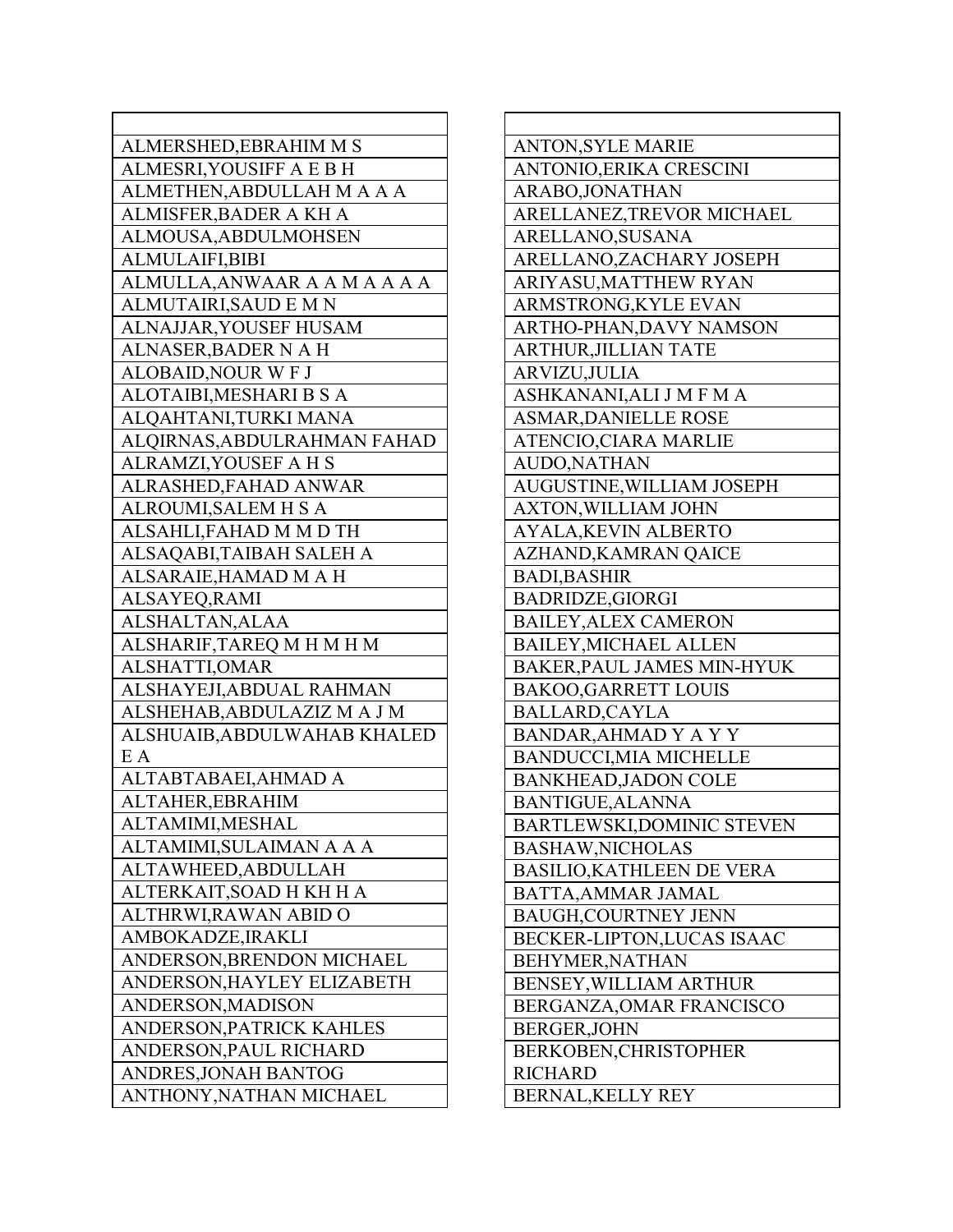| BERTSCH, HANNAH ELIZABETH         |
|-----------------------------------|
| <b>BESHAY, MOHEB</b>              |
| BETHMANN, JASON THOMAS            |
| BILICKI, WILLIAM ANTHONY JR       |
| <b>BIN ESSA, ABDULLAH E A S</b>   |
| <b>BISHOP, ISABEL DANIELLE</b>    |
| <b>BLACK, BRANDON CHRISTOPHER</b> |
| <b>BLACK, DANIEL JOSEPH</b>       |
| <b>BLANKENSHIP, EMMA JOY</b>      |
| <b>BLAS, NICOLETTE LIWANAG</b>    |
| BOKHOCHADZE, GIORGI               |
| <b>BOLLA, KALI RENEE</b>          |
| <b>BOULANGER, TIMOTHY PHILLIP</b> |
| <b>BOURGEOIS, WESTON PAUL</b>     |
| <b>BRACAMONTES</b>                |
| ZUNIGA, FERNANDO                  |
| <b>BRADSHAW, TRAVIS JAMES</b>     |
| BRANDES, DANIEL GREGORY           |
| <b>BRANDT, SARA EILEEN</b>        |
| BRANNIGAN, GRANT JOSEPH           |
| <b>BRAVO, SPENCER SHAW</b>        |
| <b>BRESLIN, KEVIN R</b>           |
| <b>BROOKS, NYAH YONG</b>          |
| BROWN, JACLYN DESTINA             |
| <b>BROWNE, JORDAN SARAH</b>       |
| BRUEGGEMAN, ZACHARY COLE          |
| <b>BRUMM,COURTNEY TEIKO</b>       |
| <b>BUCHOLTZ, DEREK ALEXANDER</b>  |
| <b>BUENAVENTURA, GAVRIL S</b>     |
| <b>BUHAMDI,HUMOUD A H M</b>       |
| <b>BUI,LUAN TRAN DINH</b>         |
| <b>BUMATAY, SAMUEL GOROSPE JR</b> |
| BUONCRISTIANI, MATTHEW JOHN       |
| <b>BURDEOS, DANIEL SCHULTZ</b>    |
| <b>BURNHAM, SYDNEY MARIA</b>      |
| <b>BUSBY, JACK DAVID</b>          |
| <b>BUTLER, KYLE ANTHONY</b>       |
| <b>BUTRUS, LARA</b>               |
| <b>BZEKALAVA, GURAM</b>           |
| CABRERA, JONATHAN CHRISTIAN       |
| CACCIARELLI, JACKSON RIGGS        |
| CADENA-PERALES, EDUARDO           |
| CALDERON, JERIKA MARIE            |
|                                   |

| CALDERON, JORDAN NOEL          |
|--------------------------------|
| CALIMBAHIN, JEFFREY MANCILLA   |
| CALLADO, RODOLFO T             |
| CAMERON, OLIVIA MARIE          |
| CAMEROS, BRIAN                 |
| CAMPAS, EDUARDO DANIEL         |
| <b>CANTOR, DANIELA ADRIANA</b> |
| <b>CARTER, CAMDEN JOSEPH</b>   |
| CARTIER, BRIELLE CIERRA        |
| <b>SUZANNE</b>                 |
| CARTY, KEVIN DANIEL            |
| CARY, NICHOLAS ANDREW          |
| CASE-MCFATE, LAUREN ELIZABETH  |
| <b>CASEBIER, NATHAN T</b>      |
| CASTILLO, ANDREW JAKOB         |
| <b>CHAN, DENVER HOU IN</b>     |
| CHANEY, CONNOR CHRISTOPHER     |
| <b>CHANG, DERECK</b>           |
| CHANG, ERIC LORENZO            |
| <b>CHANG, VINCENT NGO</b>      |
| <b>CHAU, ASHLEY</b>            |
| <b>CHAVARIN, ERIK HENRY</b>    |
| <b>CHAVEZ, DIEGO VICENTE</b>   |
| CHAVEZ, ISMAEL G               |
| CHAYEB, ZAHIRA ASTORGA         |
| CHEMIA, EKATERINE              |
| CHIANG, YUN                    |
| CHILLEMI, JOHN VINCENT JR      |
| CHITADZE, SANDRO               |
| CHKHARTISHVILI, NINO           |
| CHOKHARADZE, BAKAR             |
| CHOW, ZACHARY GENG-HAUNG       |
| <b>CHU, TYLER JACOB</b>        |
| CICCHITTO, MADISON JANE        |
| CIMINO, MICHAEL PATRICK        |
| <b>CLARK, HARRISON LEE</b>     |
| <b>CLEMENS, CORY JAY</b>       |
| <b>CLONTS, TIFFANY LEANDRA</b> |
| COH, PATRICK ADRIAN GALANG     |
| <b>COLE, SHANE ANDREW</b>      |
| <b>COLEMAN, TANNER JAMES</b>   |
| COLERA, DAVID                  |
| COLIN, KILIAN TAAY             |
|                                |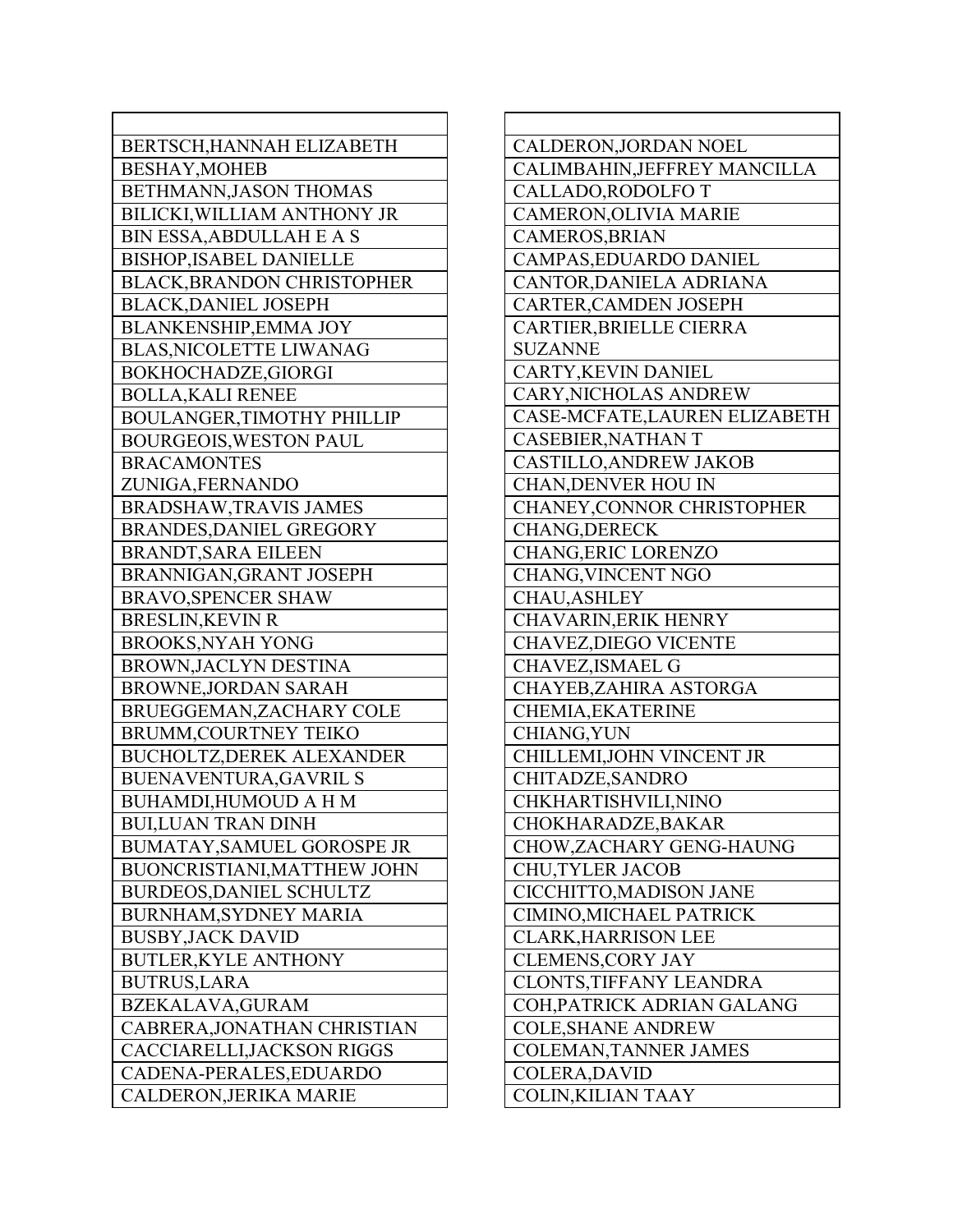| <b>COLVIN, RILEY PAUL</b>       |
|---------------------------------|
| CONRADY, ROSELYNN ANGELA        |
| CONTE, DALANEY ELIZABETH        |
| CONTE, ZACHARY LINK             |
| CONTRACTOR, JULIA SARAH         |
| COOKE, SHANE                    |
| CORDERO, MATTHEW ROBERT         |
| <b>CORONA, ENRIQUE ANTHONY</b>  |
| CORONA, GERARDO                 |
| CORPUZ, ADHEL AJ REVILLA        |
| COVARRUBIAS, ALONZO EMIL        |
| CRAMER, BREANNA                 |
| <b>CRUISE, JACKSON THOMAS</b>   |
| <b>CUEVAS, DAISY</b>            |
| <b>CURET, JON CAMERON GRANT</b> |
| <b>CUSHING, WILLIAM BRIAN</b>   |
| <b>CUYLER, EVAN J</b>           |
| DAGDAGAN, CHRISTINE JOYCE       |
| <b>ATIEN</b>                    |
| DAGELASHVILI, TATIA             |
| DAHL, AMANDA MARIE              |
| DALAN, IRIN JEM MAGSINO         |
| DALBY, KATIE                    |
| DANG, KELLSIE ONG               |
| DANG, WILLIAM FRANK             |
| DANIELS, LAIELONIE Y            |
| DAVAMI, CHRISTOPHER A           |
| DAVAMI, JONATHAN THOMAS         |
| DAVLASHERIDZE, BAKHVA           |
| DAY, MICHAEL THOMAS             |
| DE LAS HERAS PLASENCIA, IRATI   |
| DEDEKIND, MICHAEL ROLAND        |
| DEL MORAL, JAYSON LOYOLA        |
| DELA ROSA, CONRADO ERIC         |
| DELEON, ROBERT NICOLAS          |
| DELOA, JACOB ANDREW             |
| DENG, STEVEN KAI TENG           |
| DEPLACHETT, FLAVIA              |
| DEUBLER, JOHN ANTHONY           |
| DIAS, JAROD CHASE               |
| DIASAMIDZE,LIKA                 |
| DOLLED, JOSHUA ANDREW           |
|                                 |
| DOMMERS, MAX                    |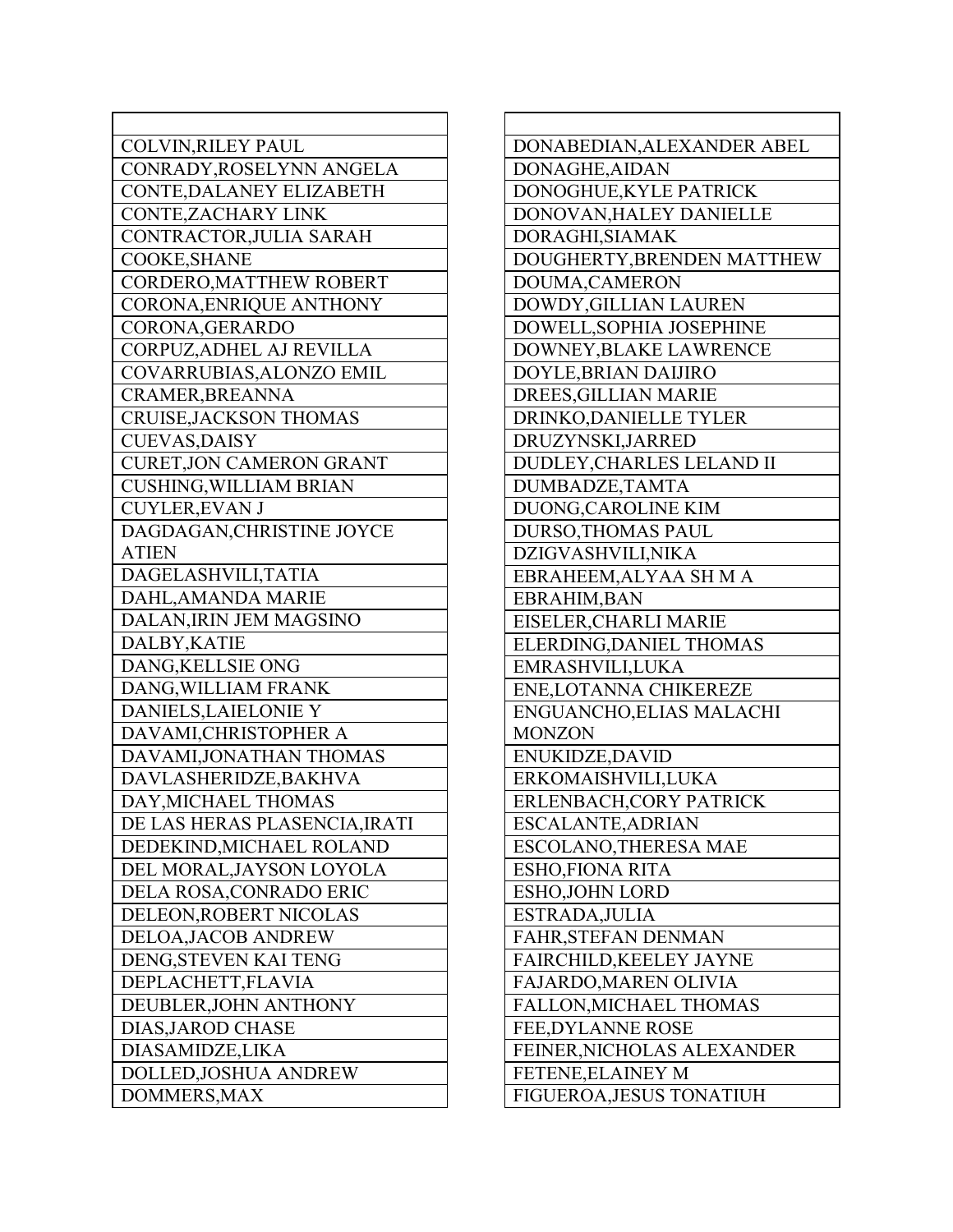| FISCHER, WILLIAM LINCOLN         | Gl             |
|----------------------------------|----------------|
| <b>FISKE, ERIK IVAR</b>          | A <sub>l</sub> |
| <b>FLORES ROMAN, JUAN LUIS</b>   | Gl             |
| <b>FLORES, MARTIN JR</b>         | Gl             |
| FOLEY, LIAM CHRISTOPHER          | Gl             |
| FONTIMAYOR, TIM ALEXANDER        | Gl             |
| FRANSSEN, CALEB SAMUEL           | Gl             |
| FRATICELLI, JOSEPH RYAN          | Gl             |
| FREEMAN, KELLEN                  | Gl             |
| FRUEHE, ZACHARY MICHAEL          | Gl             |
| FUNKE, BRENDEN MICHAEL           | H              |
| <b>GABAIDZE, ZAUR</b>            | H              |
| <b>GAMBASHIDZE, TORNIKE</b>      | H              |
| <b>GAMINO, ALEXA L</b>           | H              |
| GARCIA, ABELARDO                 | H              |
| <b>GARCIA, DENISE ANDREA</b>     | H              |
| <b>GARCIA, GABRIELLA LIZETTE</b> | H              |
| <b>GARCIA, KEVIN ALEXANDER</b>   | H              |
| <b>GARCIA, MAURO IVAN</b>        | H              |
| <b>GAULT, JAMES FREDERICK</b>    | H              |
| <b>GAUNIN, ANAIS</b>             | H              |
| GAUNIN, MARK-YVES                | A <sub>l</sub> |
| <b>GAVIN, HUNTER CHRISTOPHER</b> | H              |
| <b>GEJADZE, IOSEB</b>            | H              |
| <b>GERAMI, ARAD</b>              | H              |
| GIGAURI, MARIAM                  | H              |
| GILBUENA, KAILANI JADE           | H              |
| <b>GILE, MICHELLE EMILY</b>      | H              |
| GIORGADZE, NINO                  | H              |
| GIPSON, JOSH                     | H1             |
| <b>GOERING, AMANDA JANE</b>      | Hl             |
| GOGILAVA, LASHA                  | Hl             |
| GOGOLADZE, ALEKSI                | Hl             |
| <b>GOLDSTEIN, JOSHUA TYLER</b>   | H1             |
| <b>GOMARELI, NANA</b>            | Hl             |
| <b>GOMEZ FERRER, ARANTXA</b>     | H1             |
| <b>GORING, BLAKE MAURICE I</b>   | H              |
| <b>GOULD, JACOB AUSTIN</b>       | H1             |
| <b>GRAHAM, ALEXANDER THOMAS</b>  | Hl             |
| <b>GRAZDA, ANDREW JOSEPH</b>     | H              |
| <b>GREEN, TAYLOR M</b>           | H1             |
| <b>GRIESS, MERNA</b>             | H              |
|                                  |                |

| GUERRERO-HUERTA, RENE         |
|-------------------------------|
| <b>ALEJANDRO</b>              |
| GUGESHASHVILI, GIORGI         |
| GUGUSHVILI, MARIAM            |
| <b>GUO, BRENDON</b>           |
| <b>GUPTA,RITISH</b>           |
| <b>GURCHIANI, GIORGI</b>      |
| <b>GURGENIDZE, DAVITI</b>     |
| <b>GURULE, TAIYO FABIAN</b>   |
| <b>GUTIERREZ, JOSUE D</b>     |
| <b>HABIB, ANN</b>             |
| HAIL, WILLIAM JAMES           |
| HAILEY, TIMOTHY ARLEN         |
| HALBACH, LAUREN MARIE         |
| <b>HALEY, BRITTANY NICOLE</b> |
| HALL, MADISON BRIANNE         |
| HALLIDAY, KAYLISTA SARELLE    |
| HALLSTROM, OLIVIA LAUREN      |
| HALOG, AUSTIN JAMES           |
| <b>HAMID, JADEN SAEED</b>     |
| HAMMOND, NICHOLAS             |
| <b>ALEXANDER</b>              |
| <b>HANA,ZAIN FIRAS</b>        |
| HANCOCK, THOMAS EDWARD        |
| HARIZAL, ALLISON ELIZABETH    |
| HARRIS, RIAN JAMES DYLAN      |
| HASANAGIC, EDIN               |
| HAWK, BRENDEN NICKOLAS        |
| HAWKSWORTH, BETHANY JAYNE     |
| HEDGLIN, TYLER STEPHEN        |
| HENG, CHANDARA                |
| HERMAN, RYAN JOSEPH           |
| HERNANDEZ, ANDY               |
| HERNANDEZ, TIBER JOSE         |
| HERREJON-ANDRADE, ALDAIR      |
| HERRERA VALERA, DIEGO MANUEL  |
| HERRERA, SARA CAROLINA        |
| HESTER, JAKE GIOVANNI         |
| HICOK, JOSHUA MATTHEW         |
| HINCKLEY, NOAH MICHAEL        |
| HITCHCOCK, JUSTEN JAMES       |
| HOANG, BRANDON                |
| HOLLINGWORTH,ZACKARY DAVID    |

٦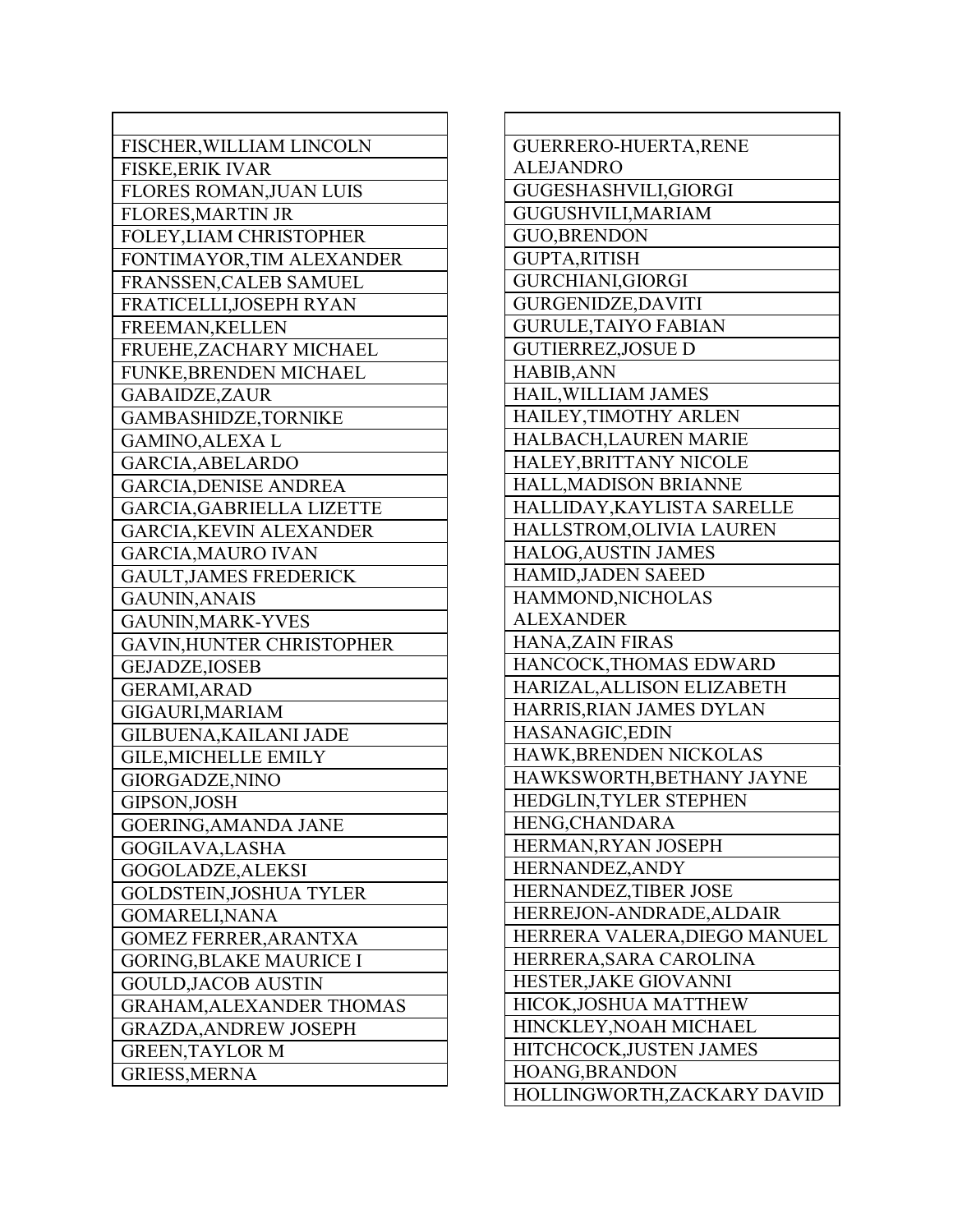| HOOKER, TRISTAN STOLL          |
|--------------------------------|
| HOOPER, BRADEN MILES           |
| HORSEY, JOSEPH                 |
| HORTON, BRYCE ALAN             |
| HOUSER, MATTHEW PETER          |
| HOVEY, ARCHER JACKSON          |
| HOVING, MICHAEL DAVID          |
| <b>HUANG, JOE YUMING</b>       |
| <b>HUANG,KELVIN</b>            |
| HUERTA, DOMINIC ESTANLEY       |
| HUFFMAN, BRANDON EUGENE        |
| <b>INIGUEZ, VICTOR</b>         |
| <b>ISAACSON, EMMA ROSE</b>     |
| <b>ISACOWITZ, ELAN ZACHARY</b> |
| <b>ISKANDAROVA, NIA</b>        |
| <b>JACKSON, BLAKE</b>          |
| <b>JACOBS, JARED</b>           |
| JACOBSEN, RILEY FERNANDO       |
| <b>JAMES, AVA</b>              |
|                                |
| <b>JANASHVILI, AMIRAN</b>      |
| JAOSHVILI, ALEKSANDRE          |
| JAPPELLI, EMILIO               |
| JARRAR, HANADI SALIM ATA       |
| <b>JELIA, LIANA</b>            |
| <b>JENKINS, KEALEY</b>         |
| JOHNSON, BENJAMIN WHITAKER     |
| JOHNSON, CHRISTOPHER WAYNE     |
| JOHNSON, MILES BUCKLEY         |
| <b>JONES, JOSHUA MATTHEW</b>   |
| JONES, KYLE ROBERT I           |
| JONES, XAVIER KHALIL OBANA     |
| <b>JORGE, SOPHIA SANICOLAS</b> |
| <b>JULAZADEH, HANA ISABEL</b>  |
| KACHARAVA, NINO                |
| KAISHAURI, ANA                 |
| KAKACHISHVILI,DAVIT            |
| KAKALASHVILI, EKA              |
| KALANDADZE, NIKOLOZI           |
| <b>KANTARIA, ANI</b>           |
| KANTARIA, MARIAM               |
| <b>KARGER, JADEN BERNARD</b>   |
| KASKOUN, TRISTAN               |
| <b>CLOOSTERMANS</b>            |

| KATSITADZE, GURAMI          |
|-----------------------------|
| KAWANO, MICAH TAKEO         |
| <b>KAZIHA, MALEK M</b>      |
| KENCHOSHVILI,LIZI           |
| <b>KENNER, DANIEL CRAIG</b> |
| <b>KEOMANY, ALICIA LIEN</b> |
| KERRIGAN, LIAM ROBERT       |
| <b>KHAN, NAJIA AMIR</b>     |
| KHATRI, HETA JAYESH         |
| KHUNDZAKISHVILI,NINO        |
| <b>KIEFER, MILES</b>        |
| <b>KIM, EMORY DAKOTA</b>    |
| KIM, GYEONGMIN              |
| KING, JOHN J III            |
| KING, NICHOLAS              |
| <b>KIRIA, KOBA</b>          |
| KIST, PHILIP MATTHEW        |
| KNUTSON, CARSON ROBERT      |
| KONTSELIDZE, GIORGI         |
| <b>KRAEMER, JAKE</b>        |
| <b>KRASNIY, PETER</b>       |
| <b>KRYAKOS, NEEVER ESAM</b> |
| KUKCHISHVILI, IRAKLI        |
| KURDADZE, VAKHTANG          |
| KUZDAL, SCOTT GEOFFREY      |
| KVITASHVILI,LUKA            |
| KVITSIANI,DAVID             |
| LAMACCHIA, OTIS GERARD      |
| <b>LANCASTER, MIA ROSA</b>  |
| LANDIS, SHAYNE MASAYOSHI    |
| LANE, CLARA ANN             |
| LANG, ZACHARY WARREN        |
| <b>LARD, CORINA ROSE</b>    |
| LARK, WILLOW T              |
| LARSEN, MATTHEW RAY         |
| LASKI, ROBERT ANTHONY JR    |
| LAWLOR, JADEN               |
| LAWRENCE, DYLAN JAMES       |
| LAWSON, HOGAN NICHOLAS      |
| <b>LE, LILIAN THUY</b>      |
| LEACH, KYRA LOUISE          |
| LEAL, VANESSA               |
| <b>LEE, ALEXIS</b>          |

Г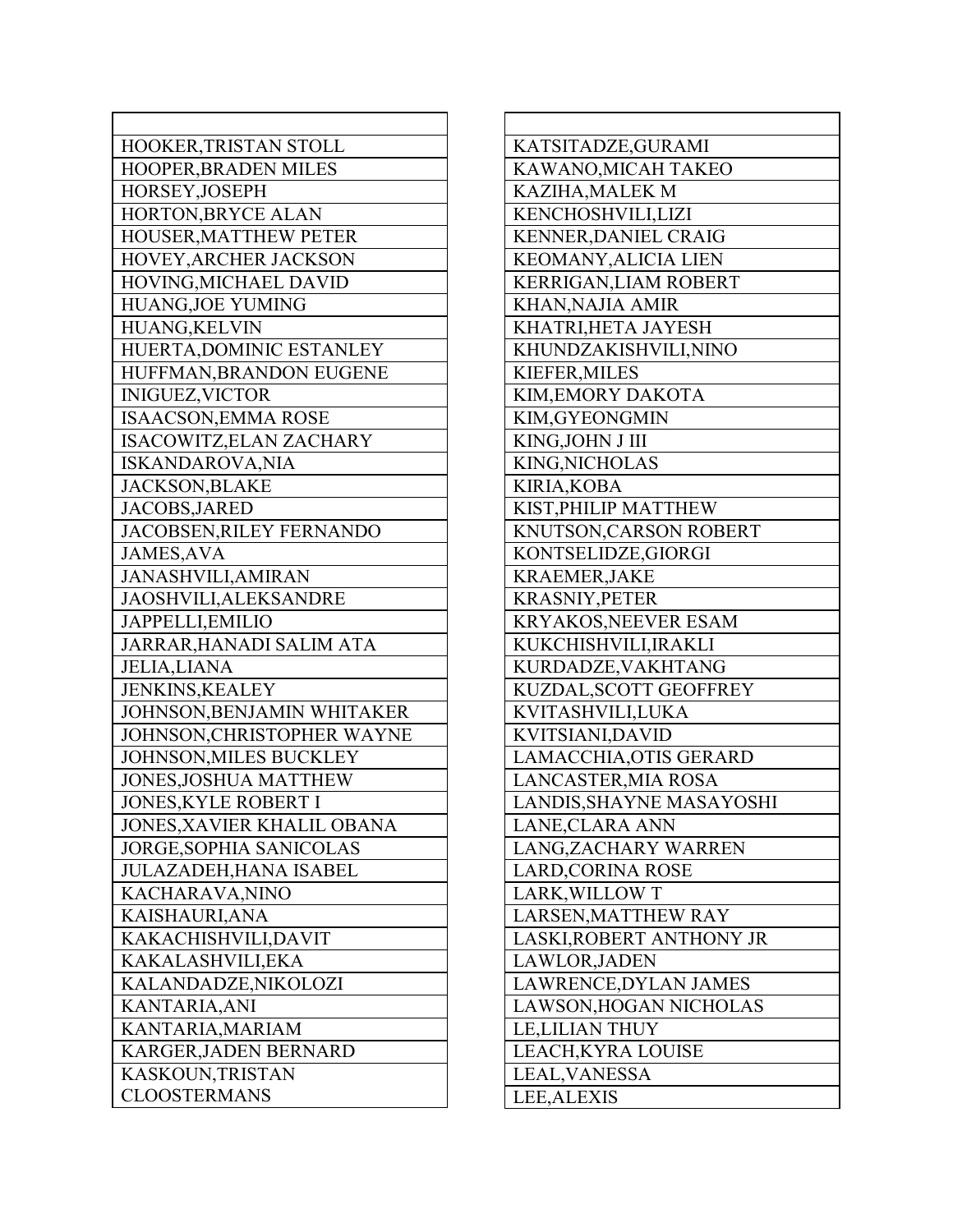| LEE, BRANDON MICHAEL                      |
|-------------------------------------------|
| LEE, NOAH                                 |
| <b>LEE, SEOYUNE</b>                       |
| LEINAU, LINNEA JADE                       |
| LEKISHVILI,LEVAN                          |
| LEPUR, JAKOB RYAN                         |
| LERMA, PAULINA                            |
| LI, SONGYANG                              |
| LIN, KELVIN                               |
| LINARES, ALEXANDER JOSE                   |
| LINDBERG, REGAN ANNE                      |
| LITMAN, CODY TABANGCURA                   |
| LLANO, ALAN LEONARDO                      |
| <b>LOMAS, DYLAN TREVOR</b>                |
| LOMBARDO, JOVANNI                         |
| LOMELI, MIGUEL EDUARDO                    |
| LOMIDZE, MERI                             |
| LOPEZ RESENDIZ, NEREYDA                   |
| LOPEZ, BRENDEN HAROLD                     |
| LOPEZ, CARLOS ADRIAN                      |
| <b>LOWE, JORDAN RICHARD</b>               |
| LOZA, MIGUEL ANGEL JR                     |
| LU, DUONG                                 |
| LULUQUISEN, MARVIN V                      |
| LUMANLAN, KAMERON GARY                    |
| LUNT, CHRISTIAN DARWISH-JACOB             |
| LUU, THANH HOANG                          |
| LY, JADEN THE                             |
| LY, TRAN LAM HUYEN                        |
| LYNCH, DAISEY DAWN                        |
| LYNCH, JUSTIN NEIL                        |
| MACEDO,RIGOBERTO                          |
| MACHABELI, IVA                            |
| MACIEL, JAIME ADRIAN                      |
| MACKLEIT, MASON JEFFREY                   |
| MAGANUCO, MARCO MAURIZIO                  |
|                                           |
| MAGLAKELIDZE, IOANE<br>MAGRADZE, ANA      |
|                                           |
| MAHOWALD, MITCHELL JOSEPH<br><b>FRANC</b> |
|                                           |
| MAISURADZE, NATALI                        |
| <b>MAJOR, XAVIER</b>                      |
| MAJORS, AUSTIN MICHAEL                    |

MAKANVAND,KATELYN SHIREEN MALAKMADZE,TEMURI MALDONADO,BENJAMIN MALECH,KALINA ANN MALLOIAN,SHAUNT MALNAR,CHARLES MARK II MANECKE,GRANT MICHAEL MANN,RASHAD GISCARD'D JR MANNING,KAI BROOKS MANSOOR,CHRESTINA MANUEL,RYAN CHRISTIAN MARAVILLA,ERIC USTARIS JR MARCUM,JACK MASON MARGOSIAN,CHRISTINA MARGVELASHVILI,NUTSA MARIENTES,AARON JUSTIN CALDERO MARQUEZ,KASSANDRA PAJARON MARRONE,PETER MICHAEL MARSAGISHVILI,VALERIAN MARTIN,RILEY LAUREN MARTINEZ BUENO,ALEJANDRO MARTINEZ MAGANA,JONATHAN MARTINEZ,JORGE ANDRE MARTINEZ,MANUEL ANTONIO MASAR,CARLENE ELIZABETH MASCARENHAS,MICHAEL ANTHONY MASON,LIAM THOMAS MASSEY,LUCAS LYNN MATIAS,KEVIN MATSUMOTO,DANIEL JOSHUA MCCORMICK,CASH MICHAEL FLOW MCCOY,KYLE PATRICK MCCUE,LIAM VILLINES MCDILL,JOSHUA TOLOP MCEWAN,IAN MCGARVEY,CAMPBELL MCGROGAN,AMBER NICOLE MCKAY,IAN LUKE MCKENZIE,GRACE PATRICIA MARIE MCRAE,CALLUM BLAKE ARDEN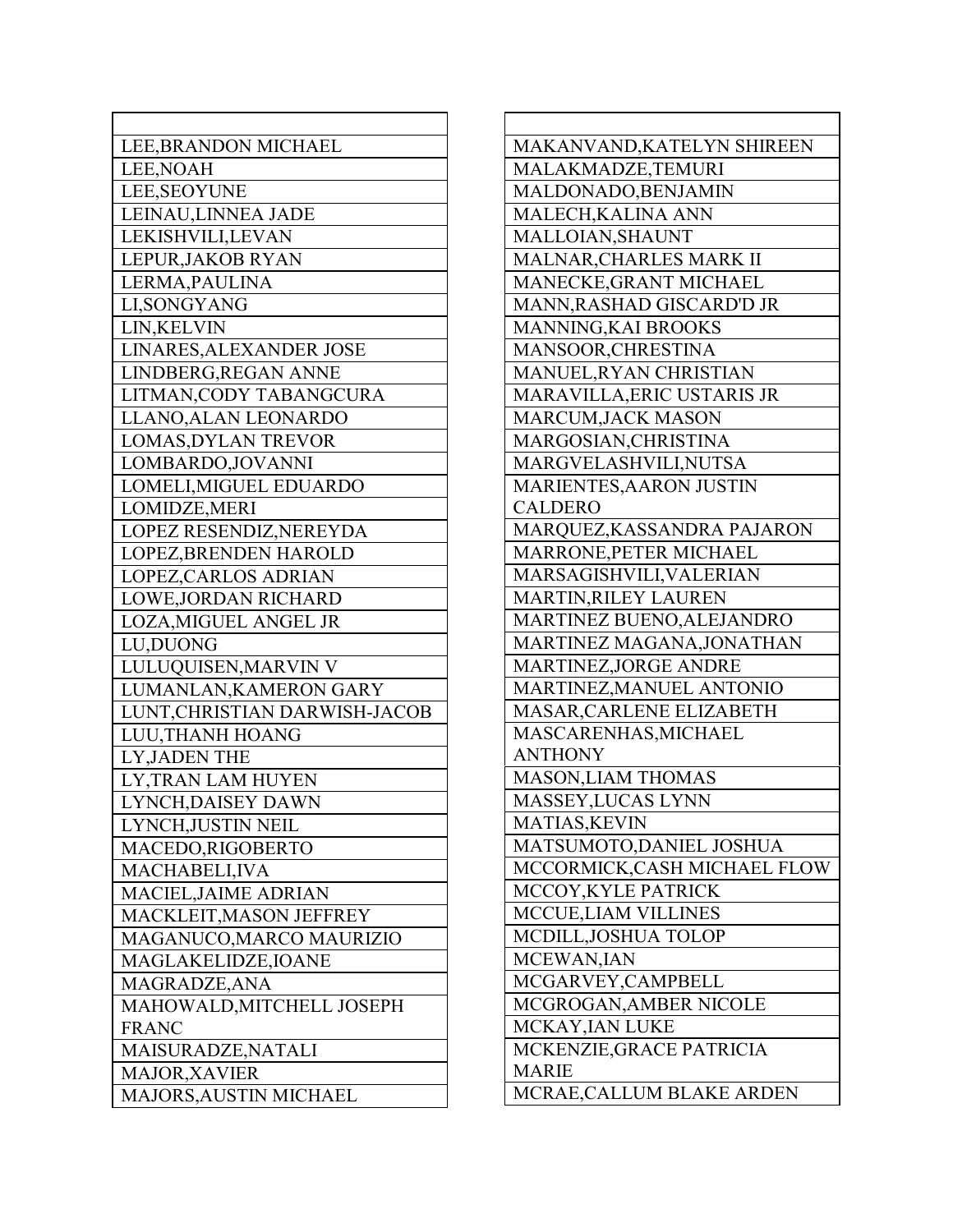| MCRAE, NOLAN ANGUS ARDEN      |
|-------------------------------|
| MEDEROS, LEXLITH GISSETT      |
| MEHLHORN, ELIZABETH           |
| <b>MEJIA, ALYSSA IRIS</b>     |
| <b>MEJIA, DANIEL</b>          |
| MEKA, THORAN                  |
| MELADZE-JAIANI, NIKOLOZ       |
| MENESES OLGUIN, LUIS FERNANDO |
| MENTESHASHVILI, GURAM         |
| MEPARIDZE, ZURAB              |
| MESCH, KYLE MICHAEL           |
| MESKHI,ZAAL                   |
| METKIFF, KYLIE ASTRA          |
| MEZA GONZALEZ, CORAL          |
| <b>ESMERALDA</b>              |
| MIKELADZE, SALOME             |
| MIKHANASHVILI,LUKA            |
| MILLER, BROOKE ELIZABETH      |
| MILLER, ISAAC STEVENSON       |
| MIRZA, ALKAWTHAR A A H        |
| MIRZA, ZAYNE ASIR             |
| MOCA, TRENT MICHAEL           |
| MODRUSAN, NIKOLA IVAN I       |
| MOKILI, IMERDA                |
| MOLODINI, GIORGI              |
| MONTALVO, MANUEL              |
| MONTANO, JODIE AMON           |
| MONTEROLA, AUSTIN MICHAEL     |
| MOOLMUANG, LUKE               |
| MOORE, DREW NICHOLAS          |
| MOORE, ERIN                   |
| MOORE, JULIA ROSE             |
| <b>MORA, SARA ALEXIS</b>      |
| MORALES, MATTHEW ALEC         |
| MORALES, TRISTAN CAMERON      |
| <b>REYES</b>                  |
| MORAN, MICHAEL FREDERICK      |
| MORCHADZE, GIORGI             |
| MOREY, ZACHARY KEVIN          |
| MORITA, SHINGO                |
| MORREALE, JUSTIN STEVEN       |
| MORRISON, BRENDAN LINDEN      |
| <b>MORTON, BLAKE</b>          |
|                               |

MTCHEDLISHVILI,TSOTNE MULLER,JACK MUNN,PATRICIA NICOLE MUNOZ,GILBERT ANGELICO III MURILLO,KENNETH MURRAY,JOSHUA EDWARD MURRAY,KIONA MYERS,SEAN MZHAVANADZE,GEORGE NAJI,SARAH REBECCA NARESHELASHVILI,GIORGI NASCIMENTO,RODRIGO NASSIF,AMINE NATIVIDAD,BRANDON TORGA NAVARRO,JOSHUA IVAN NAVROZASHVILI,TAMAZ NEVINS,KOLTON MICHAEL NEWSOME,DAKOTA JEFFREY NEYRA,CARLOS ENRIQUE DELGADO NGUYEN,BELINDA NGUYEN,DUONG DAI NGUYEN,PAULINA THUONG NGUYEN,THONG H NIETO,CALEB ALAN NINUA,LIZI NOCILO,CLAIRE CEREZO NOGARA,ALEXANDER ANGELO NOZADZE,ANA NUNEZ,RAGEN NUNOTANI,DEREK RYAN O'CONNELL,CAMERON ELIZABETH O'HAIRE,DANIEL JOSEPH O'MAHONEY,CONOR J OCAMPO,JAIRUS NUEL DELA CRUZ OCONNELL,JOSHUA ANDREW ODISHELIDZE,NINI ODISHVILI,LUKA OFFENBECHER,THOMAS LUKE OFLAHERTY,KELLY ANN OLIVAS,MICHAEL ANTHONY OLMEDO MELENDEZ,ANGEL SAUL OLSON,JOSHUA THOMAS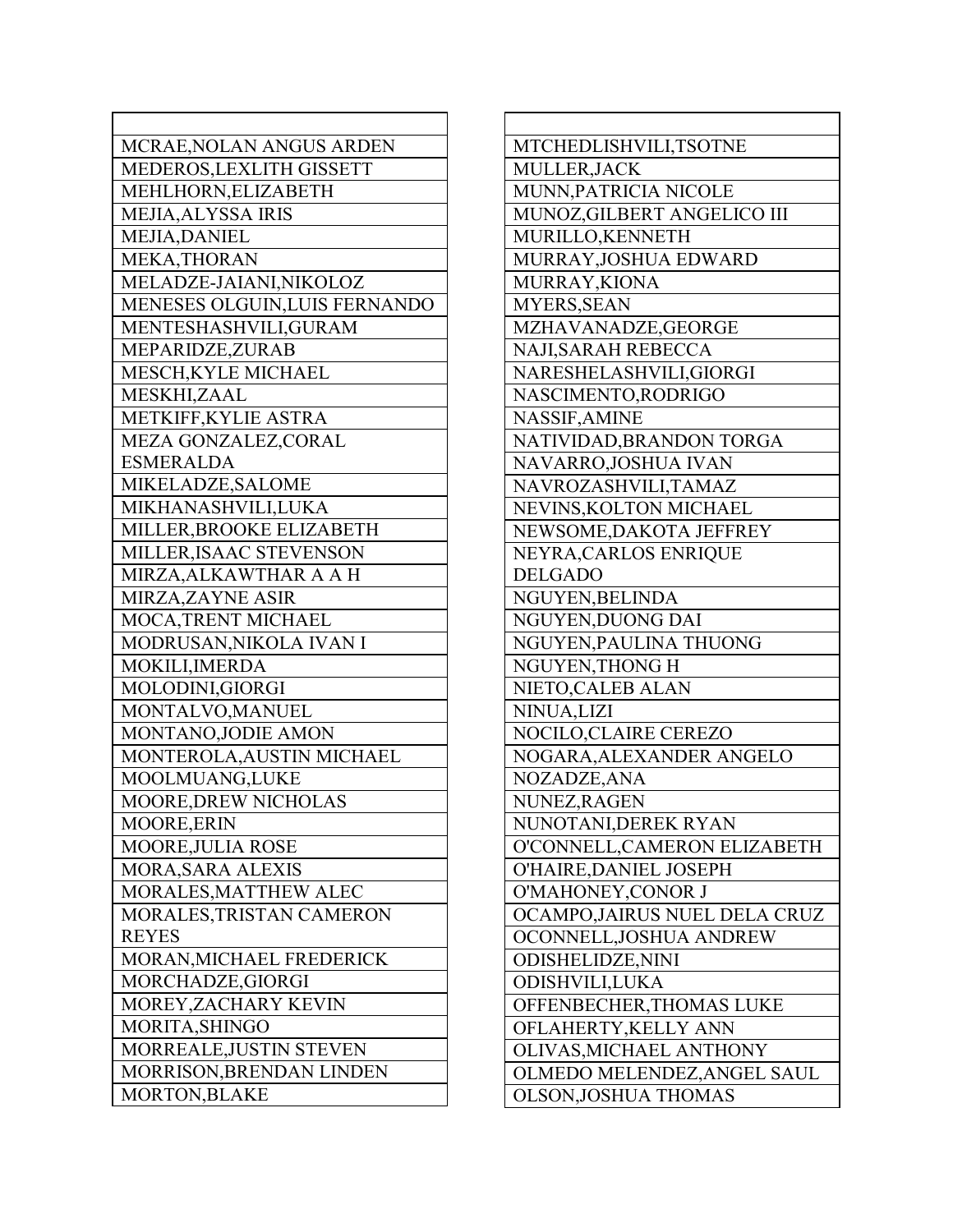| ORLANDO, JUAN CARLOS           |
|--------------------------------|
| ORTEGA-JAUREGUI,LINDA          |
| <b>ESTIVALI</b>                |
| OSHODE, ANTHONY JOSIAH         |
| <b>OSUNA, RENE</b>             |
| OSUNA, VENEZIA                 |
| OUEDRAOGO, SERGE RAKISWENDE    |
| <b>OWEN, STEFFAN LEE</b>       |
| <b>OWENS, MATTHEW RODERICK</b> |
| OYOS-HAYNES, LUCAS             |
| PALO, ROMAN GABRIEL DIOSANA    |
| PANTSKALASHVILI,LANA           |
| PAREDES, OSKAR IVAN            |
| PARMAR, VIKESH R               |
| PASCO, JOSHUA AARON            |
| PATCH, BRENDEN ANTHONY         |
| PATEROS, JOHN CHARLES          |
| PATTERSON, REESE HANNAH        |
| PECK, ANGELO                   |
| PENALOZA PANO, CHRISTIAN       |
| PEREZ, ELPY ARROYO             |
| PEREZ, JUAN ALBERTO            |
| PERKINS, SARAH                 |
| PETICOLAS, BRIAN WILLIAM       |
| PHAM, NGUYEN THAO              |
| PHAN, CLIFF DUY AN             |
| PHANKVELASHVILI, ANNA          |
| PHATAK, ASHOK SANJAY           |
| PHILIP, REBECCA ANNEMARIE      |
| PHIMMASEHN, AVERY J            |
| PHU,ARNOLD                     |
| PIERCE, DENISE R               |
| PIERCE, JOSEPH STEVEN          |
| PITTS, BRYENT R                |
| PLACIDO,JOSEPH-GERARD          |
| POIRIER, ALEXANDER TATE        |
| POLIFRONE, KYREL               |
| POMPA, ERICK JR                |
| PONCIANO, ANTONIO JAECUB       |
| POOLE, NELSON EDWARD           |
| POPOVA, POLINA ALISON          |
| PRINCE, NATHANIEL STEVEN       |
|                                |
| PRODON, DYLAN AQUINO           |

| QUACH, JUSTIN VAN            |
|------------------------------|
| QUINN, CONNOR KEVIN          |
| RABAGO, JESUS ALONSO         |
| RADHAKRISHNAN, SIBI          |
| RAFIQ, ABRAHEM               |
| RAFOKA, DAWOD                |
| RAMADHAN, RUQAYYAH Z A H     |
| RAMIREZ CISNEROS, MARIO      |
| <b>ALBERTO</b>               |
| RAMIREZ, CHRISTIAN DIEGO     |
| RAMIREZ, RAMIRO              |
| RAMZI, SARAH S               |
| RAPOZA, LIAM KYLE            |
| RAUSA, CLEMENCE              |
| REECE, JAMES LAWRENCE JR     |
| <b>REED, AMAURY</b>          |
| REED, MARCUS ROBERT          |
| REGISTER, ZACHARY            |
| REYES OROZCO, SUSANA ABIGAIL |
| RICHARDS, NICHOLAS WILSON    |
| RICHARDSON, SERENITY         |
| <b>ANGELIQUE</b>             |
| <b>RICHTER, ALEC</b>         |
| RINDER, AXEL SAMUEL          |
| RIOS, GABRIELA               |
| ROBLES, SARAY                |
| RODDICK, DARRELL II          |
| ROHLFING, REED DAVIS         |
| ROJAS, JUAN P III            |
| ROMAN, SYDNEY B              |
| ROSSI,EVAN PARKER            |
| ROWZEE, DONOVAN TYLER        |
| ROY, ELLIE SUZANNE           |
| RUIZ-FERNANDEZ, DALHIA       |
| <b>ALEXANDR</b>              |
| RUKHAIA, BEKA                |
| RUSSERT, NATHAN L            |
| <b>RYAN, KYLE THOMAS</b>     |
| RZEPCZYNSKI, KATHERINE       |
| SADIK, PETER                 |
| <b>SAENZ, COLE STEVEN</b>    |
| SALEEM, KARAM                |
| SALGADO, ITZEL QUETSALLI     |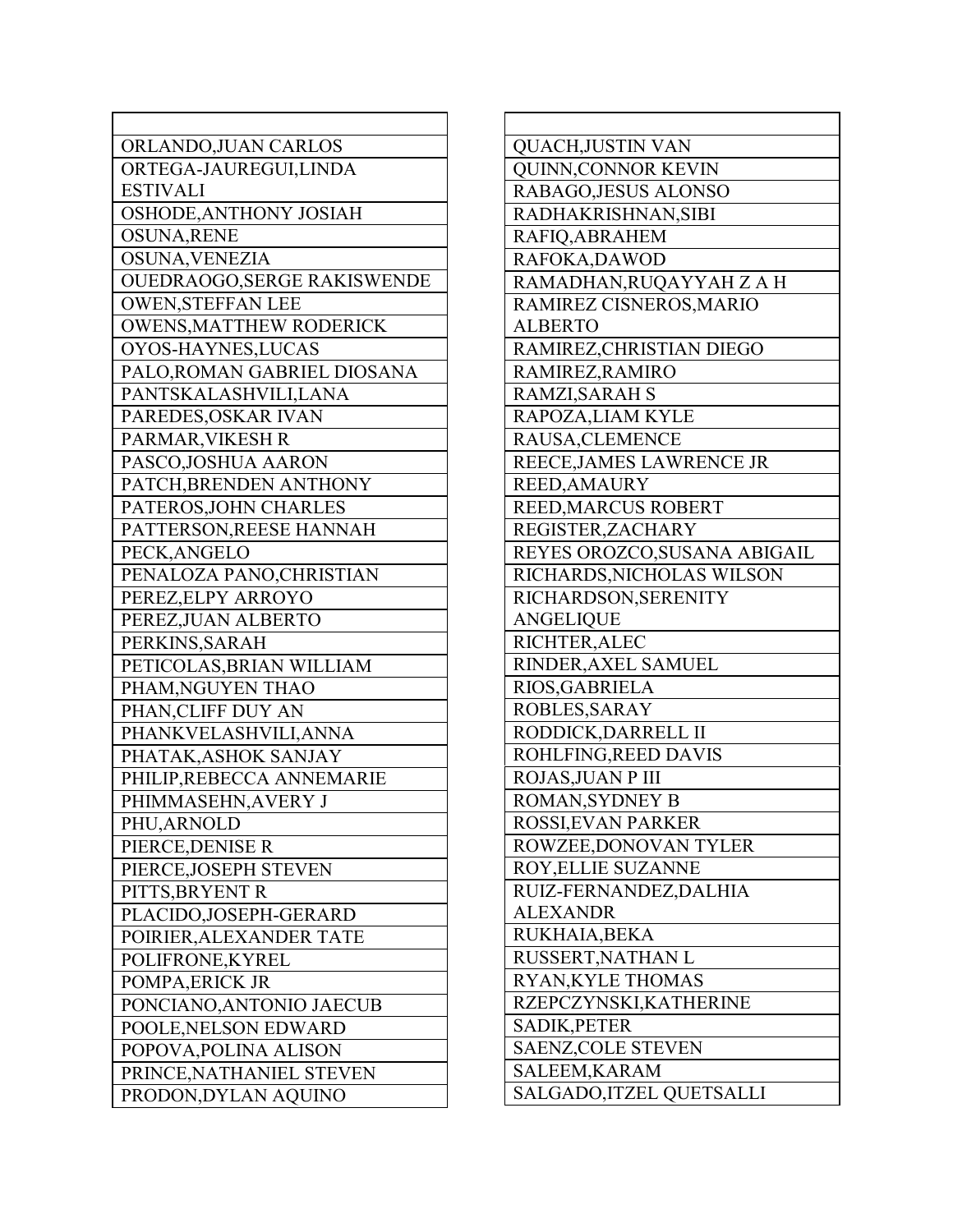| SALGADO, SARAH SIMONE           |
|---------------------------------|
| <b>SALIMA, ALEX</b>             |
| SALMINEN, OSKAR TOBIAS          |
| <b>SAMANIEGO SANCHEZ, JESUS</b> |
| SAMAWI, ANALIE MOSHAIL          |
| <b>SANCTIS, JULIAN EDMOND</b>   |
| SANDFER, CONNOR ALEX            |
| SANDOVAL MENDIAS, ASHLEY        |
| <b>ALYN</b>                     |
| SANDOVAL, ANTONIO               |
| SANDOVAL, ROSELLA ESTEFANIA     |
| SANTOS, CLAIRE ELIZABETH        |
| <b>CAPARA</b>                   |
| SANTOS, MARIE FRANCES C         |
| SARABIA, OSCAR                  |
| SARKISIAN, STEVEN BRANDON       |
| SARMA, ILZE                     |
| SASAKI, TYLER                   |
| <b>SCATENA, DEVIN MICHAEL</b>   |
| <b>SCAVO, ANNA KATHERINE</b>    |
| <b>SCHILLING, AVERY JACOB</b>   |
| <b>SCHLUETER, NOBLE BROCK</b>   |
| <b>SCHONS, NATHANIEL LEE</b>    |
| SCHULSON, JONAS                 |
| SCHWAGER, MITCHELL              |
| <b>SEKEB, HADEER</b>            |
| <b>SERBIN, KYLE NATHAN</b>      |
| SERRANO, LAURA PAOLA            |
| SETTLES, CAMERON                |
| <b>SEVILLA, LARSON</b>          |
| SEWELL, SHOH ALLAN              |
| SHAHRESTANI,DARIUS LEONARDO     |
| SHAMUGIA, TAMAR                 |
| SHANKULASHVILI,SOPIO            |
| SHARIF,DARIUSH H. JONATHAN      |
| SHATAGOPAM, SRI HARSHA          |
| SHAW,NOELLE ELIZA               |
| SHIMIZU,RYAN YUKIO              |
| SHIPHERD, SARAH                 |
| SHONVADZE, ANA                  |
| SILVA,ALEJANDRA RUVI            |
| <b>SILVA, IVETTE</b>            |
| SILVA-GAETA, URIEL OCTAVIO      |

| SILVER, JONATHAN              |
|-------------------------------|
| SILVERGLATE, STEVEN ASHER     |
| SIMPSON, EZRA ERNEST          |
| SINIGAYAN, SHEENA PEREZ       |
| <b>SKEEN, KYLE MATTHEW</b>    |
| SKINNER, ZACKARY ADAM         |
| <b>SMITH, ANDREW MICHAEL</b>  |
| SOBOL, MANUELLA YVONNE        |
| SOLOMNISHVILI, GIORGI         |
| SORIANO, EDWARD ORLANDO       |
| SORIANO, MARYANN              |
| <b>SOSA, GEORGE HENRY</b>     |
| SOTO, KYLE ALEXANDER          |
| SPERRY, BRIAN R.              |
| <b>SPOHN, RYAN PAUL</b>       |
| STARK, NICHOLAS               |
| <b>STEELE, HARLOWE CLARE</b>  |
| STEGMAN, AUGUST RILEY         |
| STEPHAN, HENRI PAUL           |
| STEPHENS, TASHA SHANELLE      |
| STEPP, SOPHIA JOSEPHINE       |
| STEUDLER, JOSHUA JAMES        |
| STEWART, CHASTON JAMES        |
| SUARSANA, DERRELL DAVEREL     |
| <b>CHRIS</b>                  |
| <b>SUCHARD, OFEK HAIM</b>     |
| <b>SULEIMAN, BADR HASAN</b>   |
| SULLIVAN, NICHOLAS SEAN       |
| <b>SURESH BABU, SUDARSHAN</b> |
| SUTHERLAND, RYAN JACOB        |
| <b>SUTTER, JESSICA</b>        |
| <b>SUTTON, TANNER ALEC</b>    |
| SWIENCICKI,GUINEVERE PHILANA  |
| TABAGARI,DIMITRI              |
| TABIDZE, KRISTINE             |
| TAM,DANIEL                    |
| TAN, BRYAN JAY                |
| TANG, ALEXANDER PETER         |
| TANG, BREANNA NGUYEN          |
| TARANTINO, MATTHEW LOUIS      |
| TARKOWSKI, ZACHARY POE        |
| TAVKHELIDZE, AVTANDIL         |
| TAYLOR,ZACKRY KOBI            |
|                               |

Г